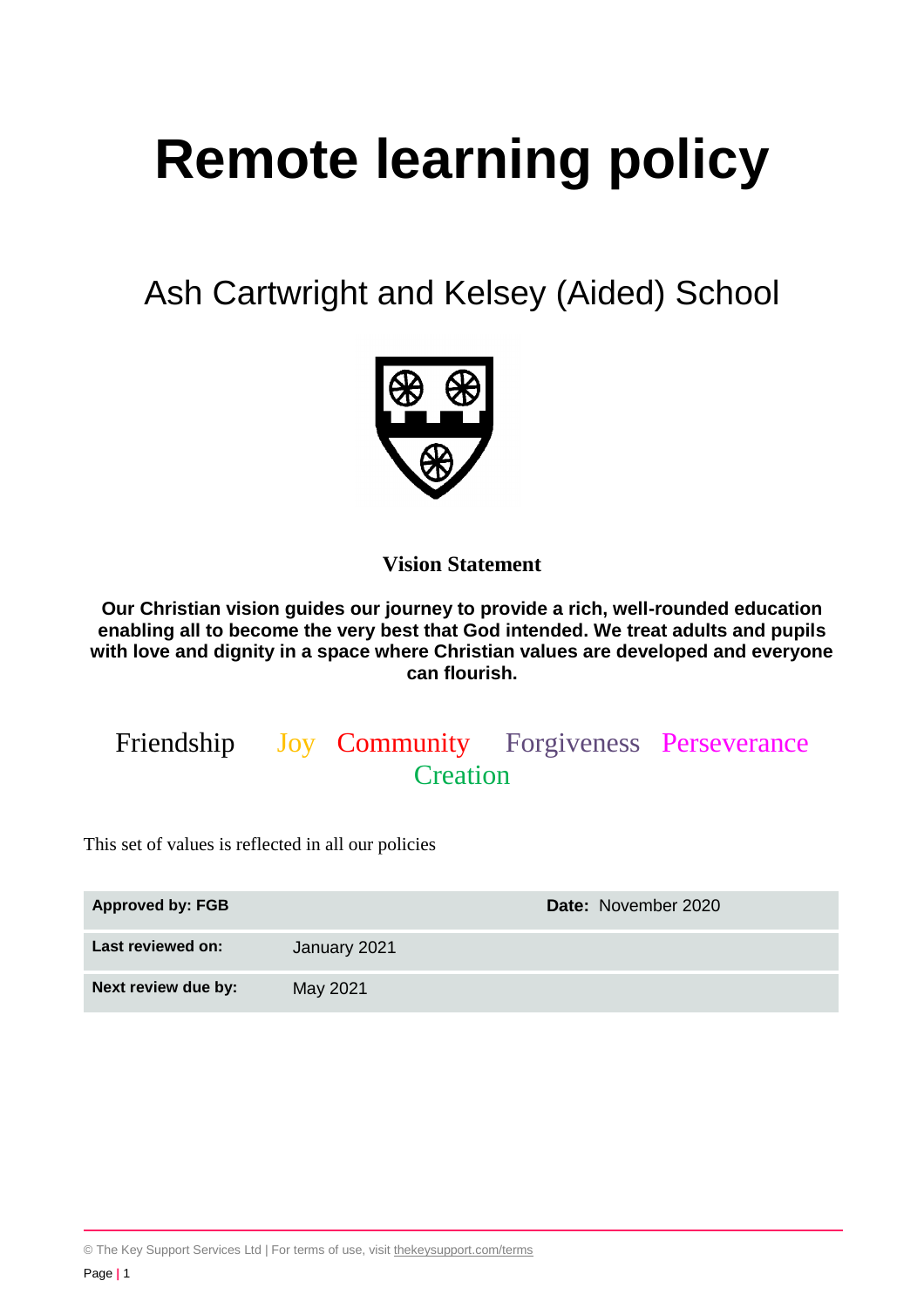# **Contents**

# <span id="page-1-0"></span>**1. Aims**

This remote learning policy for staff aims to:

- Ensure consistency in the approach to remote learning for pupils who aren't in school
- Set out expectations for all members of the school community with regards to remote learning
- > Provide appropriate guidelines for data protection

# <span id="page-1-1"></span>**2. Roles and responsibilities**

#### **2.1 Teachers**

When providing remote learning, teachers must be available between 8.30 and 3.30pm

If they're unable to work for any reason during this time, for example due to sickness or caring for a dependent, they should report this using the normal absence procedure.

We will have 3 strands for remote learning:

- 1. If a pupil is isolating and awaiting a test result we will direct them to use Oak Academy
- 2. 14 day isolation (individual pupils) a generic 2 week block of work using White Rose maths, prodigy and time table rock stars
- 3. Bubble closure The teacher will continue to set weekly work following the usual class timetable. Feedback will be given on learning (see below)
- 4. National lockdown

When providing remote learning after a bubble closure/national lockdown, teachers are responsible for:

> Setting work:

- $\circ$  Teachers should plan a broad and balanced curriculum based on their normal class topic and make this available on the school website
- o Oak Academy should be used where appropriate
- $\circ$  White Rose should be used for maths incorporating the maths videos (include prodigy maths and times table RockStars)
- o Phonics sheets will be sent home for EYFS
- $\circ$  Teachers need to provide daily maths and English and topic work based on their usual medium tem plans
- o Science work to be based on the Andrew Berry Kent Scheme
- o Weekly RE learning needs to be included based on the Diocese scheme of work

© The Key Support Services Ltd | [thekeysupport.com/terms](https://thekeysupport.com/terms-of-use)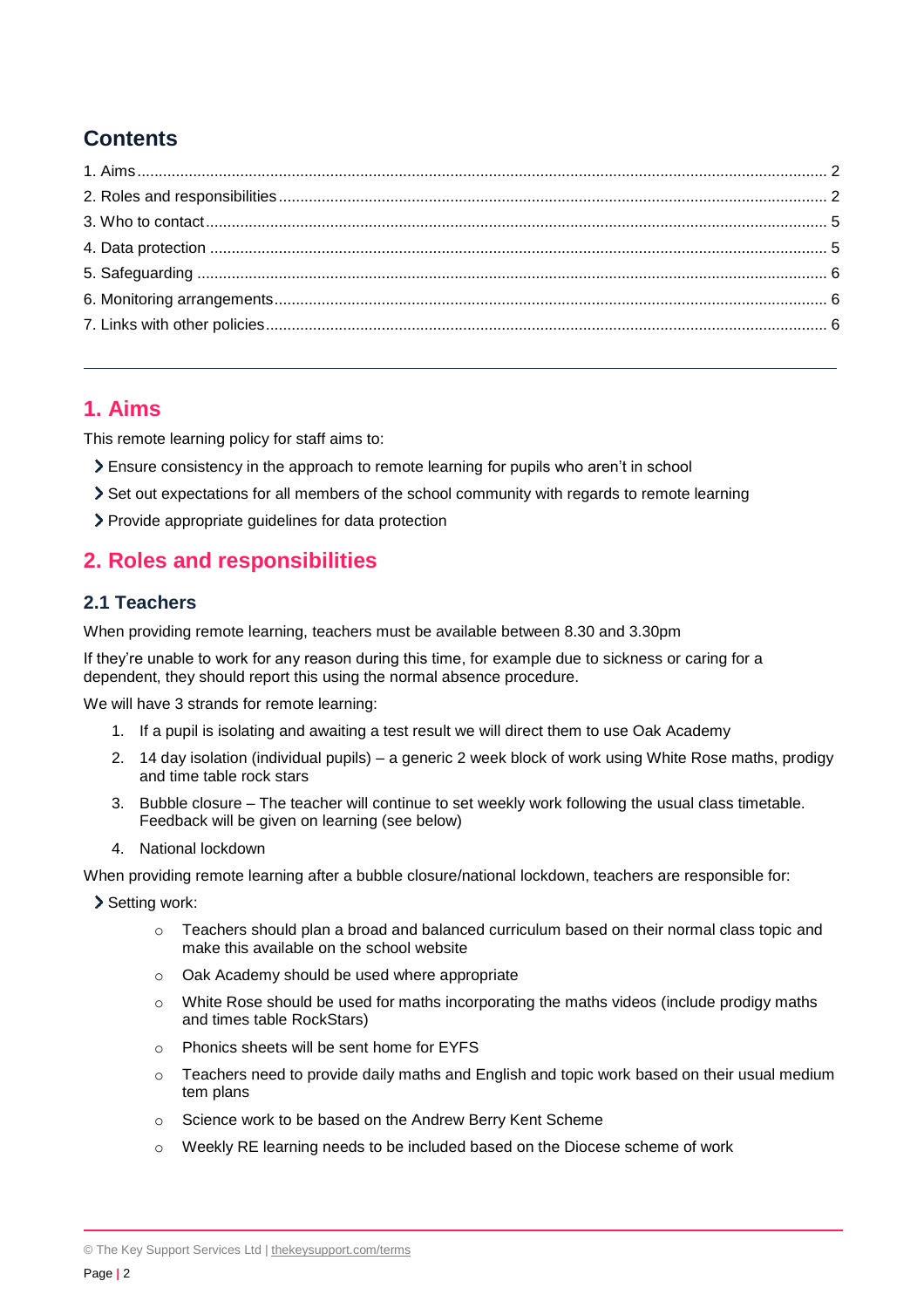- o This work needs to be set by the Thursday of the previous week
- o Work should be uploaded to the school website before 8.30 on the Monday.
- o Key pieces of learning will be included in books to track coverage
- o Reading books will be changed weekly via the school office
- o Accelerated reader quizzes will continue for years 2-6
- Providing feedback on work (if the whole bubble closes/national lockdown):
	- o Sports challenges can be uploaded to the school facebook page (in the event of a whole school closure) and must also be included in weekly planning
	- o Work can be emailed to the class teacher using their 365 email to obtain feedback
	- o Printed work packs can be returned to school for marking/feedback

Keeping in touch with pupils who aren't in school and their parents:

- $\circ$  If a bubble is closed for 2 weeks/national lockdown a phonecall home will take place after week one
- There will be weekly zoom catch up sessions to introduce new learning (1 per class) and a whole class catch up per week ie a weekly quiz on learning/news/Star of the Week etc.
- $\circ$  Short individual 1:1 sessions will be offered for brief catch up/feedback if required
- o Teachers will not answer emails outside of working hours
- o Any complaints or concerns are to be shared with a member of SLT
- $\circ$  A member of SLT will contact parents of any pupil who is refusing to complete work

Attending virtual meetings with staff, parents and pupils:

- o Staff are to wear appropriate casual clothes
- $\circ$  Locations avoid areas with background noise ensure that the home background is appropriate for a virtual meeting
- o Teachers will not stream live lessons from home due to safeguarding and childcare issues. The school will take a consistent whole school approach to remote learning if a bubble isolates/national lockdown.

#### **2.2 Teaching assistants**

When assisting with remote learning, teaching assistants must be available between 8.45 and 3.15pm

If they're unable to work for any reason during this time, for example due to sickness or caring for a dependent, they should report this using the normal absence procedure.

When assisting with remote learning during the closure of their bubble, teaching assistants are responsible for:

Supporting pupils who aren't in school with learning remotely:

- o Contacting any pupils/families they support on a HNF basis
- o Discuss home learning and next steps
- o Completing any relevant online training as guided by the HT or SENCo
- o Ringing individuals to provide support for home learning

Attending virtual meetings with teachers, parents and pupils:

o Wear appropriate casual clothing

© The Key Support Services Ltd | [thekeysupport.com/terms](https://thekeysupport.com/terms-of-use)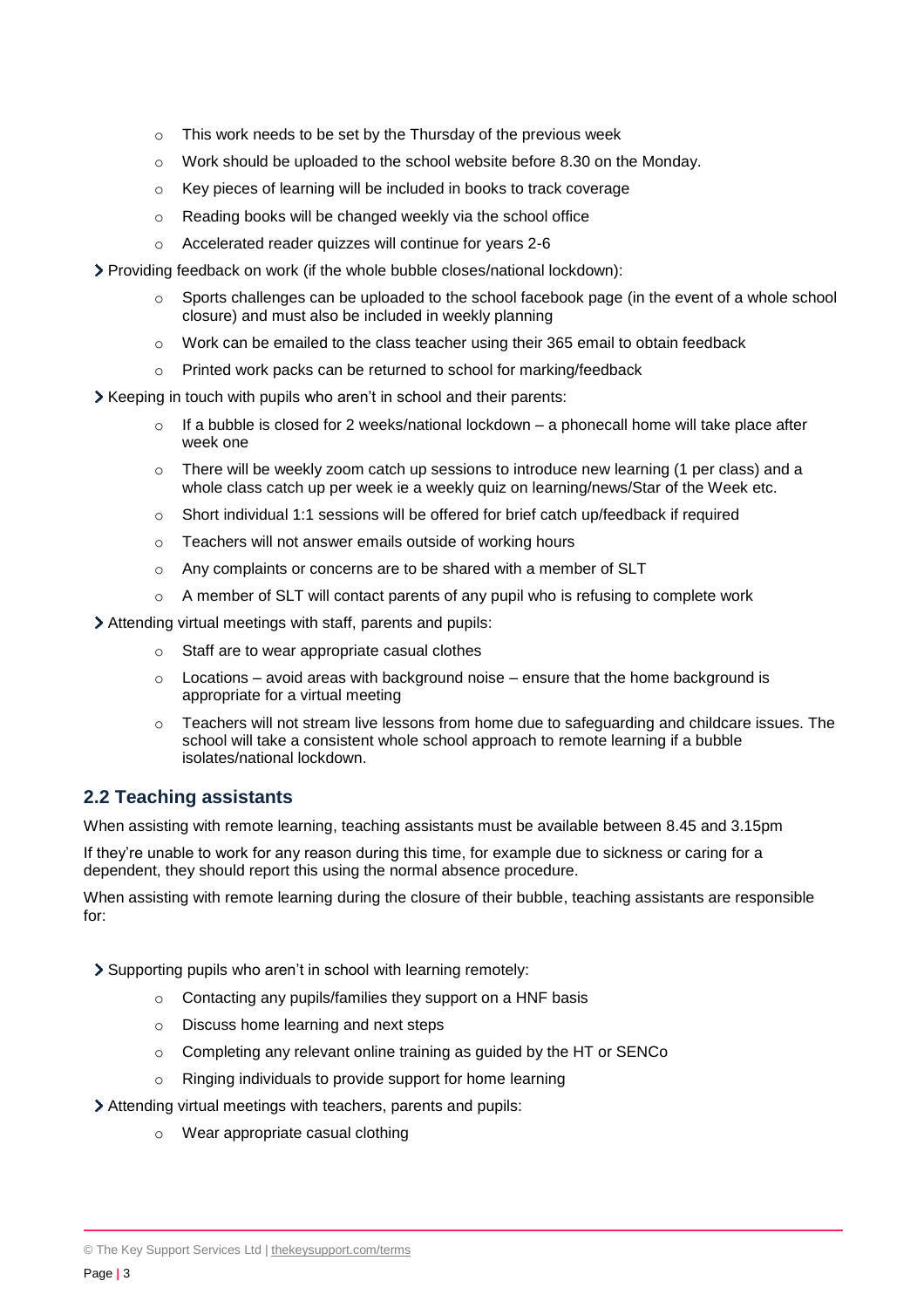- $\circ$  Locations avoid areas with background noise ensure that the home background is appropriate for a virtual meeting
- $\circ$  Covering classes to ensure that teachers can plan for home learning (in the event of a national lockdown) and allow time for teachers to respond to home learning

#### **2.3 Subject leads**

Alongside their teaching responsibilities, subject leads are responsible for:

- Considering whether any aspects of the subject curriculum need to change to accommodate remote learning
- Working with teachers teaching their subject remotely to make sure all work set is appropriate and consistent
- Working with other subject leads and senior leaders to make sure work set remotely across all subjects is appropriate and consistent, and deadlines are being set an appropriate distance away from each other
- Monitoring the remote work set by teachers in their subject explain how they'll do this, such as through regular meetings with teachers or by reviewing work set
- Alerting teachers to resources they can use to teach their subject remotely

#### **2.4 Senior leaders**

Alongside any teaching responsibilities, senior leaders are responsible for:

- Co-ordinating the remote learning approach across the school
- Monitoring the effectiveness of remote learning through regular meetings with teachers and subject leaders, reviewing work set or reaching out for feedback from pupils and parents
- Monitoring the security of remote learning systems, including data protection and safeguarding considerations
- Conducting home visits to families where there are any concerns

#### **2.5 Designated safeguarding lead**

The DSL is responsible for:

Implementation and continuation of the Child Protection Policy – this includes attending any virtual meetings as necessary

- Reviewing the security of remote learning systems and flagging any data protection breaches to the data protection officer
- Ensuring vulnerable children attend school during a national lockdown
- Assisting pupils and parents with accessing the internet or devices

#### **2.7 Pupils and parents**

Staff can expect pupils learning remotely to:

- > Complete work to the deadline set by teachers
- Seek help if they need it, from teachers or teaching assistants
- Alert teachers if they're not able to complete work

<sup>©</sup> The Key Support Services Ltd | [thekeysupport.com/terms](https://thekeysupport.com/terms-of-use)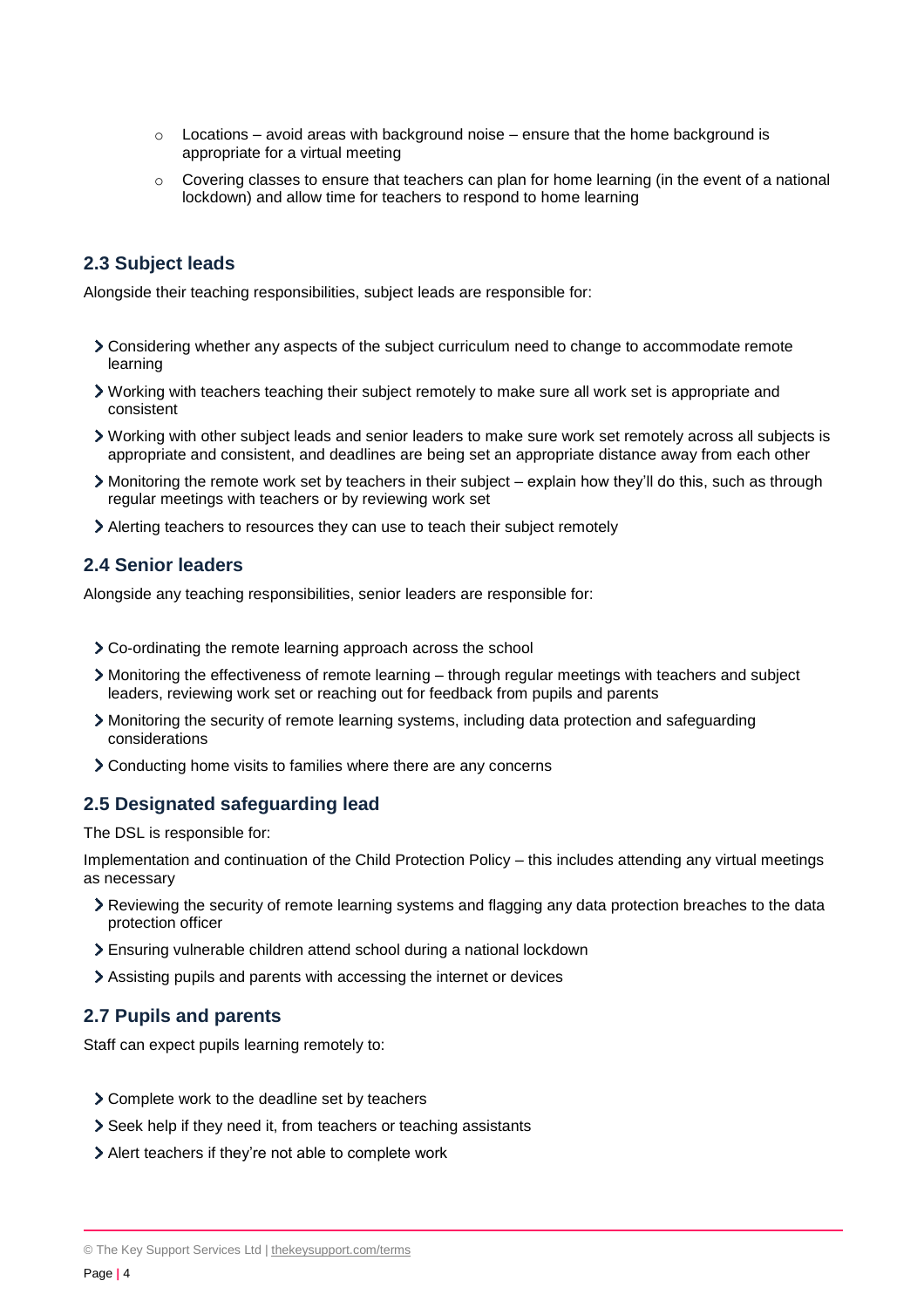Staff can expect parents with children learning remotely to:

- Make the school aware if their child is sick or otherwise can't complete work
- Seek help from the school if they need it if you know of any resources staff should point parents towards if they're struggling, include those here
- > Be respectful when making any complaints or concerns known to staff

#### **2.8 Governing board**

The governing board is responsible for:

- Monitoring the school's approach to providing remote learning to ensure education remains as high quality as possible
- Ensuring that staff well-being is considered during remote learning
- Ensuring that staff are certain that remote learning systems are appropriately secure, for both data protection and safeguarding reasons

#### <span id="page-4-0"></span>**3. Who to contact**

If staff have any questions or concerns about remote learning, they should contact the following individuals:

- Issues in setting work talk to the relevant subject lead or SENCO
- $\blacktriangleright$  Issues with behaviour talk to a member of SLT
- $\ge$  Issues with IT talk to IT lead (Jo Brown)
- $\ge$  Issues with their own workload or wellbeing talk to the HT
- Concerns about data protection talk to the data protection officer (Sarah Graham)
- **>** Concerns about safeguarding talk to the DSL (Fiona Crascall)

#### <span id="page-4-1"></span>**4. Data protection**

#### **4.1 Accessing personal data**

When accessing personal data for remote learning purposes, all staff members will:

- Contact the office manager to obtain contact details of parents/carers
- > Only contact parents through their KLZ email address

#### **4.2 Processing personal data**

Staff members may need to collect and/or share personal data such as email addresses as part of the remote learning system. As long as this processing is necessary for the school's official functions, individuals won't need to give permission for this to happen.

However, staff are reminded to collect and/or share as little personal data as possible online.

#### **4.3 Keeping devices secure**

All staff members will take appropriate steps to ensure their devices remain secure. This includes, but is not limited to:

 $\triangleright$  Keeping the device password-protected – strong passwords are at least 8 characters, with a combination of upper and lower-case letters, numbers and special characters (e.g. asterisk or currency symbol)